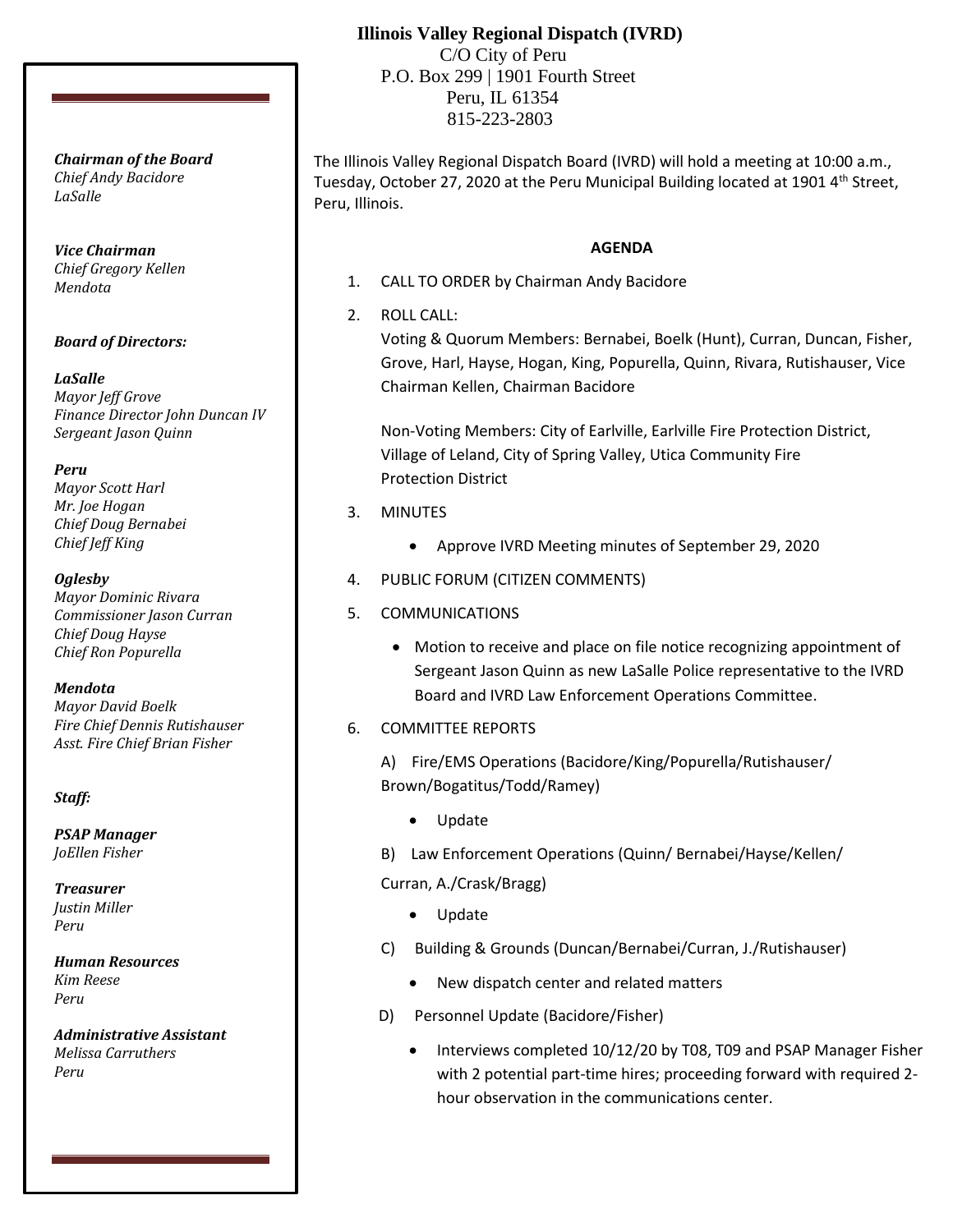## **Illinois Valley Regional Dispatch (IVRD)** C/O City of Peru P.O. Box 299 | 1901 Fourth Street Peru, IL 61354 815-223-2803

- E) Labor/Management Committee (Kellen/Duncan/Rivara)
- F) IVRD PSAP Manager Report (Fisher)
	- Update
- G) Chairman's Report (Bacidore)
- 7. REPORTS
	- Motion to receive and place October Financial Report on file and to approve and pay bills in usual manner.
	- Motion to receive and place September Activity Report on file.
- 8. OLD BUSINESS
	- Motion to receive and place on file fully executed Intergovernmental Agreement to lease municipal property by and between the City of Peru and IVRD.
- 9. NEW BUSINESS
	- Motion to receive and place on file resolution from the City of LaSalle approving and authorizing IVRD to enter into an Intergovernmental Agreement for the Lease of Real Estate with the City of Peru, Illinois.
	- Motion to receive and place on file letter from the City of Earlville serving as notice of the City of Earlville's termination of agreement with IVRD for service. (Bacidore)
	- Motion to purchase one 4-port keyboard/mouse and audio switch USB from Ragan Communications at a cost not to exceed \$1,650.00. (Fisher)
	- Motion to approve the employee performance/safety-based bonus in the amount of a \$50.00 gift card for all TC's and support staff. (Bacidore)
	- Motion to adopt annual schedule of IVRD meetings for calendar year 2021 as follows:

Tuesday, January 26, 2021 Tuesday, February 23, 2021 Tuesday, March 30, 2021 Tuesday, April 27, 2021 Tuesday, May 25, 2021 Tuesday, June 29, 2021 Tuesday, July 27, 2021 Tuesday, August 31, 2021 Tuesday, September 28, 2021 Tuesday, October 26, 2021 Tuesday, November 30, 2021 Tuesday, December 21, 2021

10. PUBLIC FORUM (CITIZEN COMMENTS)